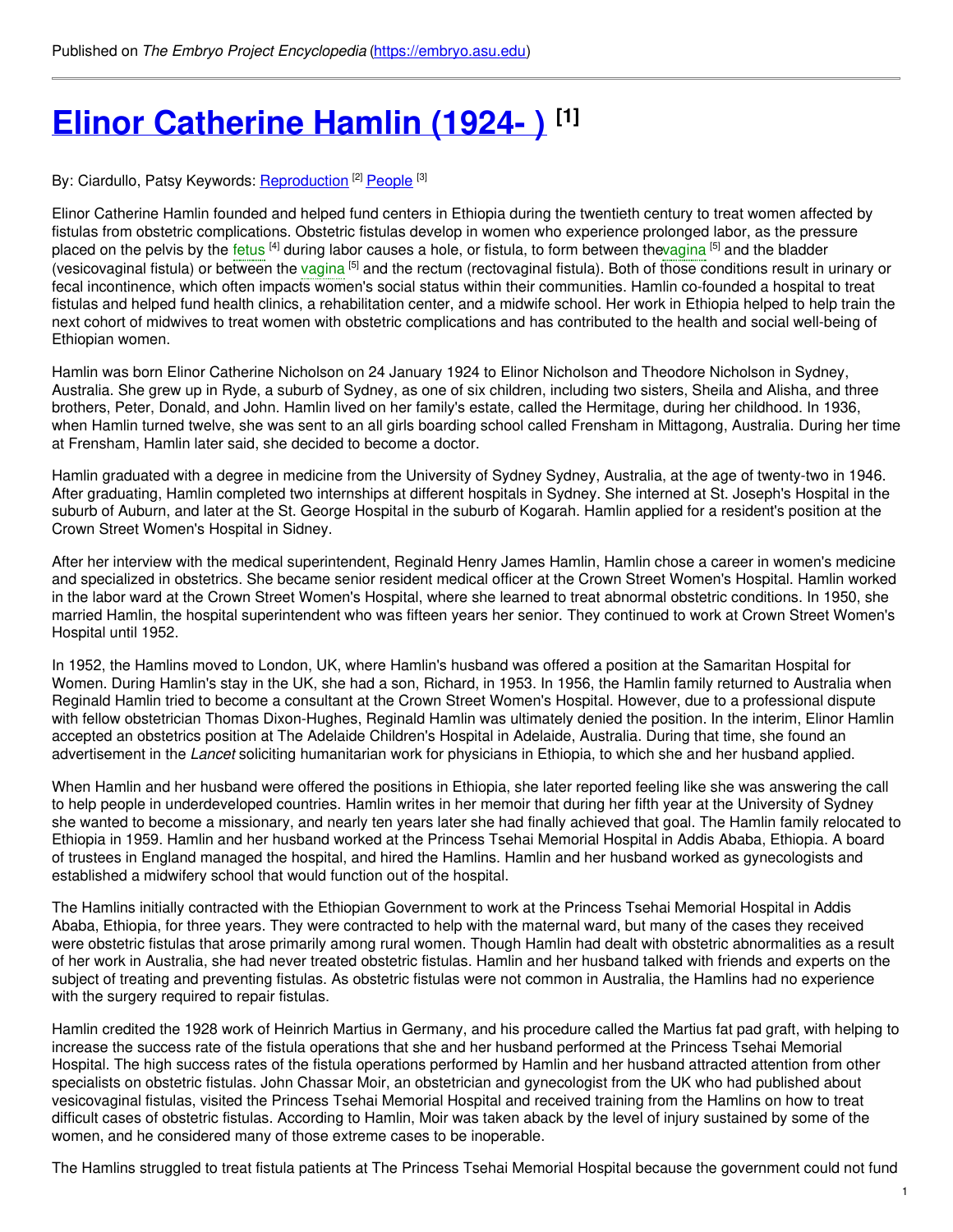the operations, and patients were often too poor to pay their admission fees. Hamlin and her husband often paid the admission fee for those patients from their own salaries. When Haile Selassie, Emperor of Ethiopia, was deposed in 1974, The Princes Tsehai Memorial Hospital was relocated and turned into a military hospital.

The Hamlins founded the Addis Ababa Fistula Hospital in Addis Ababa, Ethiopia. The hospital only treated women with fistulas. The Hamlins built the facility after receiving a donation of 10,000 pounds from a donor in New Zealand. On 24 May 1975, Hamlin and her husband opened the newly built hospital and christened it the Addis Ababa Fistula Hospital. After founding the Addis Ababa Fistula Hospital, Hamlin and her husband dedicated their time as surgeons to helping women with fistulas. After the death of her husband in 1993, Hamlin continued her work at the hospital.

By 2015, The Addis Ababa Fistula Hospital had treated more than 30,000 fistula patients. Operations were funded through Hamlin Fistula Ethiopia, a charitable [organization](https://embryo.asu.edu/search?text=organization) <sup>[6]</sup> that raised funds for the Addis Ababa Fistula Hospital, for the Hamlin College of Midwives, established in 2007, and for Desta Mender, established in 2010. The Hamlin College of Midwives trained midwives, who then worked in rural communities. Desta Menda became a rehabilitation center where long-term obstetric fistula patients lived and worked. Hamlin continued to live in Ethiopia as the chair of the board of trustees of Hamlin Fistula Ethiopia and as senior consultant in surgery at Addis Ababa Fistula Hospital. The Addis Ababa Fistula Hospital also functioned as a training center for visiting doctors from Africa, Europe, Asia, and North America. Students completing postgraduate work in Obstetrics and Gynecology at the Addis Ababa University often received further training at the hospital.

Hamlin received many awards for her humanitarian and medical work in Ethiopia. The Ethiopian government awarded her The Haile Selassie Humanitarian Prize in 1971. The Australian government appointed her as Companion of the Order in 1995, the highest civic honor awarded for service to Australia or the betterment of humanity globally. In 1999, she was a Nobel Peace Prize nominee. In 2009, she received the Right Livelihood Award for her practical and exemplary treatment of fistulas in Ethiopia. Hamlin has also been awarded many honorary medical fellowships. She was named an Honorary Fellow by the American College of Surgeons in 2003 and received an honorary doctorate in medical sciences from the University of Addis Ababa in 2010. Into the early decades of the twenty-first century, and into her nineties, Hamlin continued to operate on patients and run the hospital.

## **Sources**

- 1. Arrowsmith, Steven, E. Catherine Hamlin, and L. Lewis Wall. "Obstructed labor injury complex: obstetric fistula formation and the multifaceted morbidity of maternal birth trauma in the developing world." *Obstetrical and Gynecological Survey* 51 (1996): 568–574.
- 2. Browning, Andrew. "Obstetric fistula in Ilorin, Nigeria."*PLOS Medicine* 1 (2004): e2. <u>[http://www.plosmedicine.org/article/info%253Adoi%252F10.1371%252Fjournal.pmed.0010002](http://www.plosmedicine.org/article/info%25253Adoi%25252F10.1371%25252Fjournal.pmed.0010002)</u> <sup>[7]</sup> (Accessed November 10, 2014).
- 3. "Dr. Catherine Hamlin." Interview by Peter Thompson. *Talking Heads*. Australian Broadcasting Corporation. ABC1 (2008) Television. Transcript. <http://www.abc.net.au/tv/talkingheads/txt/s2297982.htm> [8] (Accessed February 10, 2015).
- 4. Hamlin, Catherine, and John Little. *The Hospital by the River: A Story of Hope*. Oxford: Monarch, 2001.
- 5. Hamlin, Catherine. "The treatment of rectovaginal and vesicovaginal fistulas in women with childbirth injuries in Ethiopia." *Journal of Wound, Ostomy, and Continence Nursing*24 (1997): 187–9.
- 6. Hamlin Fistula Ethiopia. *<http://hamlin.org.au/> <sup>[9]</sup> (Accesse*d February 10, 2015).
- 7. Ijaiya, Munir'deen, and P. A. Aboyeji. "Obstetric urogenital fistula: The Ilorin experience, Nigeria." *West African Journal of Medicine* 23 (2004): 7–9.
- 8. Martius Heinrich. "Die operative Wiederherstellung der collkommen fehlenden Harnrohare und des Schliessmuskels derselben." [The surgical restoration of the completely missing urinary sphincter and urethra.] *Zentralblatt Gynäkologie* [Central Journal of Gynecology] 52 (1928): 480–6.
- 9. Mellor, Lise. "Hamlin, Elinor Catherine." Faculty of Medicine Online Museum and Archive, University of Sydney. [http://sydney.edu.au/medicine/museum/mwmuseum/index.php/Hamlin,\\_Elinor\\_Catherine](http://sydney.edu.au/medicine/museum/mwmuseum/index.php/Hamlin,_Elinor_Catherine) <sup>[10]</sup> (Accessed November 10, 2014).
- 10. Moir, John Chassar. "Vesicovaginal fistula: thoughts on the treatment of 350 cases." *Proceedings of the Royal Society of Medicine* 59 (1966): 1019. <http://www.ncbi.nlm.nih.gov/pmc/articles/PMC1901091/pdf/procrsmed00178-0096.pdf> [11] (Accessed February 5, 2015).
- 11. World Health Organization. 2014. "10 Facts on obstetric fistula." [http://www.who.int/features/factfiles/obstetric\\_fistula/en/](http://www.who.int/features/factfiles/obstetric_fistula/en/)  $[12]$  (Accessed February 8, 2014).

Elinor Catherine Hamlin founded and helped fund centers in Ethiopia to treat women affected by fistulas from obstetric complications. Obstetric fistulas develop in women who experience prolonged labor, as the pressure placed on the pelvis by the fetus during labor causes a hole, or fistula, to form between the vagina and the bladder (vesicovaginal fistula) or between the vagina and the rectum (rectovaginal fistula). Both of those conditions result in urinary or fecal incontinence, which often impacts womenÍs social status within their communities. Hamlin co-founded a hospital to treat fistulas and help fund health clinics, a rehabilitation center, and a midwife school. Her work in Ethiopia helped to help train the next cohort of midwives to treat women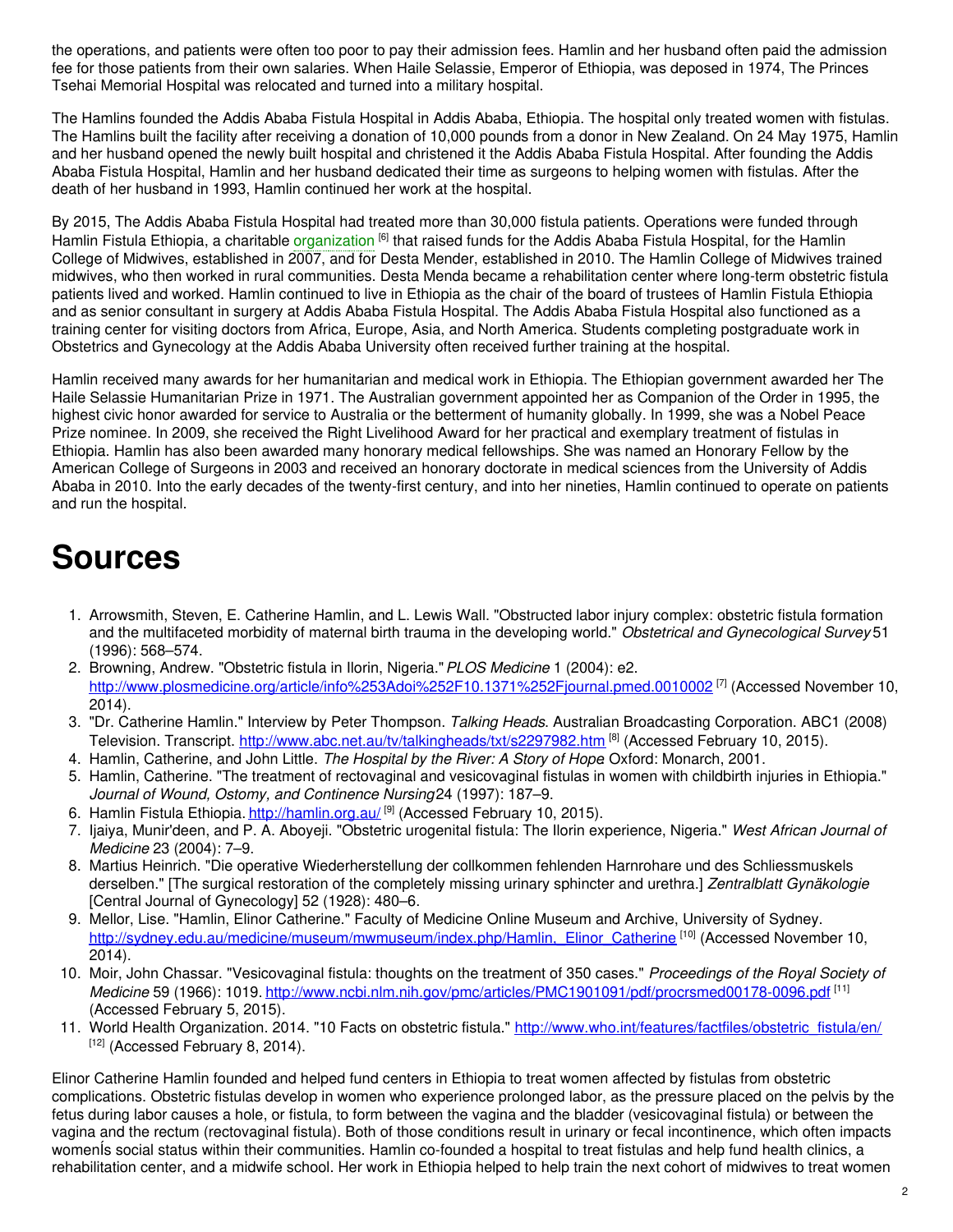with obstetric complications and has contributed to the health and social well-being of Ethiopian women.

## **Subject**

Hamlin, [Catherine](https://embryo.asu.edu/library-congress-subject-headings/hamlin-catherine) <sup>[13]</sup> Addis Ababa Fistula [Hospital](https://embryo.asu.edu/library-congress-subject-headings/addis-ababa-fistula-hospital) <sup>[14]</sup> Maternal health services, [Developing](https://embryo.asu.edu/library-congress-subject-headings/maternal-health-services-developing-countries) countries <sup>[15]</sup> [Ethiopia](https://embryo.asu.edu/library-congress-subject-headings/ethiopia) <sup>[16]</sup> [Australia](https://embryo.asu.edu/library-congress-subject-headings/australia) <sup>[17]</sup> <u>[Fistula](https://embryo.asu.edu/library-congress-subject-headings/fistula)</u> <sup>[18]</sup> <u>Public health, [Ethiopia](https://embryo.asu.edu/library-congress-subject-headings/public-health-ethiopia)</u> <sup>[19]</sup> <u>Fistula, [Vesico-vaginal](https://embryo.asu.edu/library-congress-subject-headings/fistula-vesico-vaginal) <sup>[20]</sup> [Voluntary](https://embryo.asu.edu/library-congress-subject-headings/voluntary-health-agencies) health agencies <sup>[21]</sup> Women [community](https://embryo.asu.edu/library-congress-subject-headings/women-community-health-aides) health aides <sup>[22]</sup></u> Obstetrical [emergencies](https://embryo.asu.edu/library-congress-subject-headings/obstetrical-emergencies) <sup>[23]</sup> [Fistula](https://embryo.asu.edu/medical-subject-headings/fistula) <sup>[24]</sup> Pregnancy [Complications](https://embryo.asu.edu/medical-subject-headings/pregnancy-complications) <sup>[25]</sup>

## **Topic**

[People](https://embryo.asu.edu/topics/people)<sup>[26]</sup> [Reproduction](https://embryo.asu.edu/topics/reproduction)<sup>[27]</sup>

## **Publisher**

Arizona State University. School of Life Sciences. Center for Biology and Society. Embryo Project Encyclopedia.

## **Rights**

Copyright Arizona Board of Regents Licensed as Creative Commons Attribution-NonCommercial-Share Alike 3.0 Unported (CC BY-NC-SA 3.0) http://creativecommons.org/licenses/by-nc-sa/3.0/

#### **Format**

<u>[Articles](https://embryo.asu.edu/formats/articles)</u>  $^{[28]}$ 

**Last Modified** Wednesday, July 4, 2018 - 04:40

**DC Date Accessioned** Thursday, March 19, 2015 - 18:24

**DC Date Available** Thursday, March 19, 2015 - 18:24

**DC Date Created** 2015-03-19

#### [Contact](https://embryo.asu.edu/contact) Us

© 2021 Arizona Board of Regents

The Embryo Project at Arizona State University, 1711 South Rural Road, Tempe Arizona 85287, United States

**Source URL:** https://embryo.asu.edu/pages/elinor-catherine-hamlin-1924

#### **Links**

- [1] https://embryo.asu.edu/pages/elinor-catherine-hamlin-1924
- [2] https://embryo.asu.edu/keywords/reproduction
- [3] https://embryo.asu.edu/keywords/people
- [4] https://embryo.asu.edu/search?text=fetus
- [5] https://embryo.asu.edu/search?text=vagina
- [6] https://embryo.asu.edu/search?text=organization
- [7] http://www.plosmedicine.org/article/info%253Adoi%252F10.1371%252Fjournal.pmed.0010002
- [8] http://www.abc.net.au/tv/talkingheads/txt/s2297982.htm
- [9] http://hamlin.org.au/
- [10] http://sydney.edu.au/medicine/museum/mwmuseum/index.php/Hamlin,\_Elinor\_Catherine
- [11] http://www.ncbi.nlm.nih.gov/pmc/articles/PMC1901091/pdf/procrsmed00178-0096.pdf
- [12] http://www.who.int/features/factfiles/obstetric\_fistula/en/
- [13] https://embryo.asu.edu/library-congress-subject-headings/hamlin-catherine
- [14] https://embryo.asu.edu/library-congress-subject-headings/addis-ababa-fistula-hospital
- [15] https://embryo.asu.edu/library-congress-subject-headings/maternal-health-services-developing-countries
- [16] https://embryo.asu.edu/library-congress-subject-headings/ethiopia
- [17] https://embryo.asu.edu/library-congress-subject-headings/australia
- [18] https://embryo.asu.edu/library-congress-subject-headings/fistula
- [19] https://embryo.asu.edu/library-congress-subject-headings/public-health-ethiopia
- [20] https://embryo.asu.edu/library-congress-subject-headings/fistula-vesico-vaginal
- [21] https://embryo.asu.edu/library-congress-subject-headings/voluntary-health-agencies